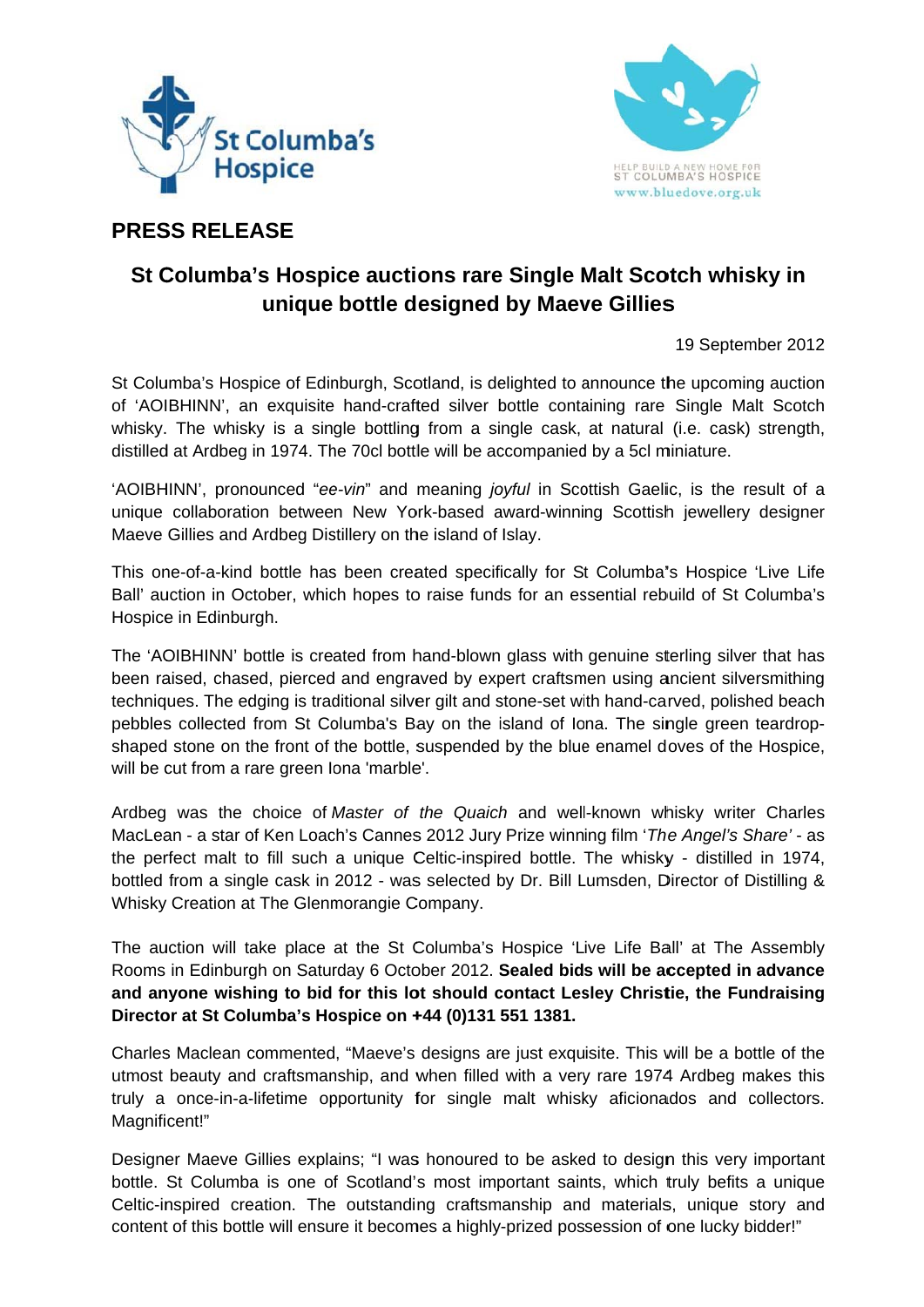Lesley Christie, Fundraising Director, St Columba's Hospice, said: "This beautifully designed bottle, filled with rare single malt whisky, will be auctioned to raise funds for an essential rebuild of St Columba's Hospice in Edinburgh. This is without doubt one of the most exciting fundraising opportunities we have ever had. The combination of support from Maeve Gillies, a world class and award winning designer, *Master of the Quaich* Charles MacLean, and Ardbeg, one of Islay's best loved single malts, is absolutely unique and we are very grateful for their support".

## **ENDS**

### **Notes To Editors:**

#### St Columba's 'AOIBHINN' – The Story, by Maeve Gillies

St Columba is the most important saint in Scottish history. His well-documented monastic life, spent mostly on the island of Iona during the 6th Century, marked the beginning of a new era. He travelled widely and fearlessly, promoting unity and peace at a time of great unrest, and the miracles he is said to have performed became legendary. His legacy was so revered that more Scottish Kings are buried on Iona than any other place.

Following St Columba's death, there came many centuries of war and invasion. Treasured monastic objects were hidden and lost, stolen or destroyed by invaders. Few relics survived. One such object discovered intact is the Ardagh chalice, made over 1000 years ago, buried and lost, then discovered by a boy digging for potatoes in 1868.

The St Columba's whisky bottle design was inspired by this exquisite chalice and its chance discovery. It is finished to feel as precious as if made by a King's silversmith many centuries ago - buried to survive a Viking raid, and discovered centuries later.

This unique bottle is indeed fit for a King. Made from hallmarked sterling silver, it is handraised, chased, pierced and engraved, using ancient silversmithing techniques. The edging is traditional silver gilt and stone set. All the stones are hand-carved and polished from beach pebbles collected from St Columba's Bay on Iona. The geology of Iona is amongst the oldest in the world, so these stones may have been present as Columba himself landed in that Bay for the first time. The single teardrop stone on the front of the bottle, suspended by the blue enamel doves of the Hospice, has been cut from rare green Iona 'marble'. Pebbles of this green stone, unique to Iona, are treasured to this day by sailors and pilgrims as a 'tear of St Columba', which legend tells will keep them safe when travelling over water.

The Celtic bordering detail is hand-chased and oxidised, to convey the sense of age and treasure. Inside is a rare 1974 Islay single malt whisky from Ardbeg, itself considered the 'jewel of Islay'.

The 'AOIBHINN' name is pierced straight through the silver to reveal the whisky inside. On the back, a pattern inspired by St Martin's Cross on Iona is also pierced through. When held up to the sunlight, the Celtic cross allows light to flood through the logo and name on the front - as if rays of sunshine piercing through clouds.

**For further information please contact Jen Wood at St Columba's Hospice on +44 (0)131 551 1381 / +44 (0) 7552 167967 / jwood@stcolumbashospice.org.uk** 

**For more information or to register interest in the auction please contact Lesley Christie, Fundraising Director, St Columba's Hospice on lchristie@stcolumbashospice.org.uk / +44 (0) 131 551 1381.**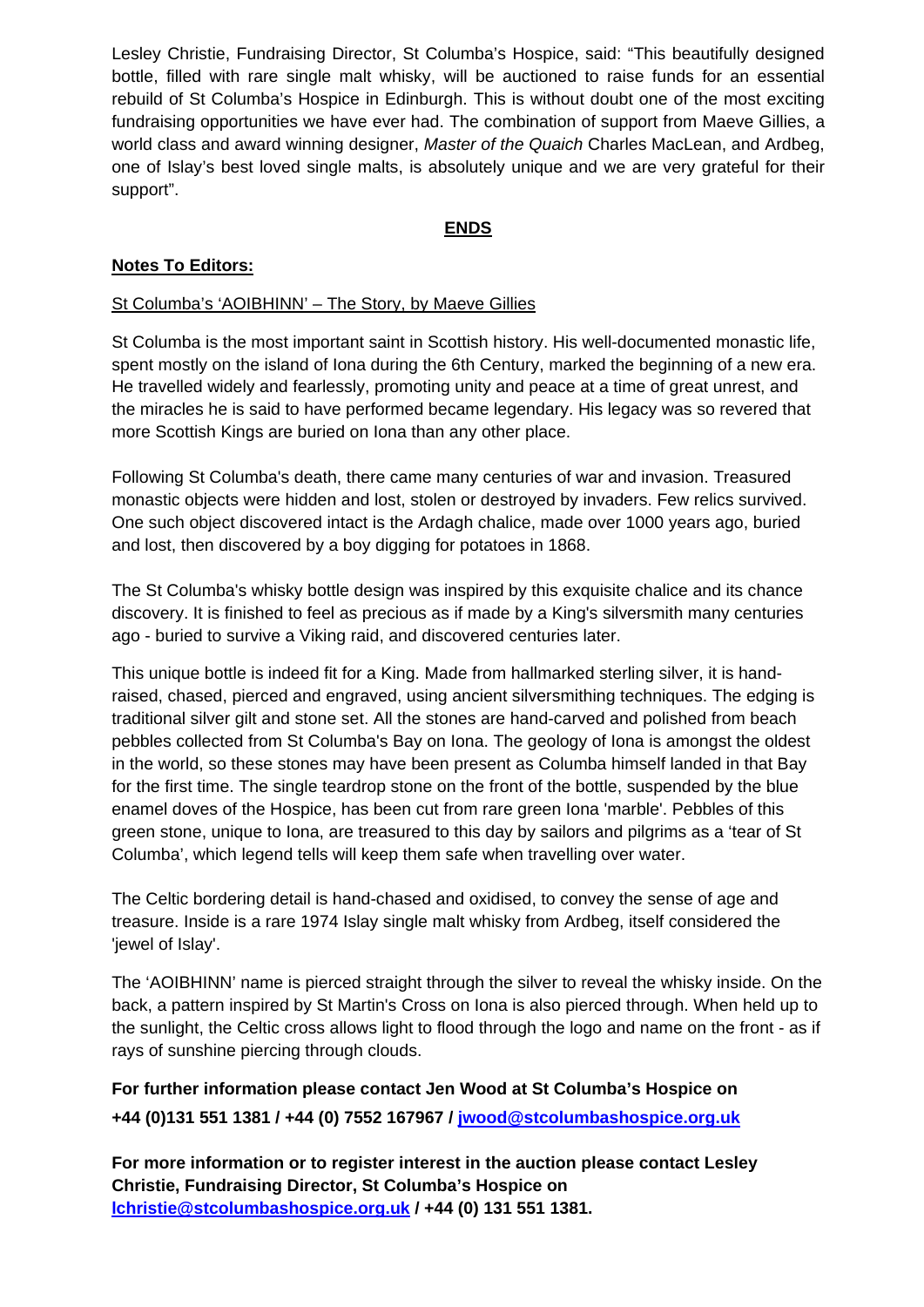#### **Notes on Contributors**

**ST COLUMBA'S HOSPICE** has been caring for patients in Edinburgh and the Lothians with cancer and other terminal illnesses since 1977. The Day Hospice, In-Patient Unit and Community Nursing Team are all vital resources, providing specialist care to over 1,000 people and their families each year. The Hospice aims to help people live as actively as possible, from diagnosis, right up to the end of their lives. As well as the highest quality of clinical care, the Hospice also offers emotional, spiritual and practical support to patients, their families and carers. St Columba's Hospice aims to help people face the most difficult experience they will ever go through, with confidence and dignity. All services are given completely free of charge. St Columba's Hospice is currently being completely rebuilt to create a state-of-the-art specialist palliative care facility. The Hospice has temporarily decanted all clinical services to Kirklands House, Gogarbank for the duration of the rebuild project. St Columba's Hospice will return to Trinity, North Edinburgh in 2014. St Columba's is a charity, not part of the NHS. It costs over £6m per annum to keep our Hospice running and the Hospice is dependent on donations to find 67% of that money. The rebuild project will cost £26 million, £3 million of which still needs to be raised.

**MAEVE GILLIES** is a multi-award-winning artist and designer who grew up in Edinburgh, Scotland, in a family of nationally-acclaimed writers, musicians, academics and politicians.

Maeve's passion for jewellery began by chance at age 15, when trying out goldsmithing with a jeweller friend. She completed two degrees in jewellery and silversmithing - firstly from the Edinburgh College of Art, then a Masters' Degree from the Royal College of Art in London.

Maeve has received numerous awards for her jewellery, including three from the Royal Society for the Arts in London, four from the American JCK Jewellers Choice Awards, plus the prestigious Town & Country COUTURE Award in Las Vegas, USA. Maeve's unique Celticinspired jewellery designs for her US-based company *MaeVona* are sold in the finest independent retail stores across North America and beyond.

In 2010, Maeve was invited to collaborate with Highland Park to create 275 Limited Edition bottles for their 50 year old whisky. Maeve's unique bottle won the prestigious double title of WORLD'S TOP DESIGN and BEST LIMITED EDITION at the 2012 World Whiskies Design Awards in London.

**CHARLES MACLEAN** has been researching and writing about Scotch whisky for over 30 years, and has published 13 books on the subject. *The Times* describes him as "Scotland's leading whisky expert" (March 2010). He was elected a Keeper of the Quaich in 1992 for 'his services to Scotch over many years' and granted the rare honour of being elected *Master of the Quaich*, the industry's highest accolade, in October 2009.

**ARDBEG** prides itself on being the 'Ultimate Islay Malt Whisky'. Established in 1815, Ardbeg is revered by connoisseurs around the world as the peatiest, smokiest and most complex of all the Islay malts. Despite its smokiness, Ardbeg is renowned for its delicious sweetness, a phenomenon that has affectionately become known as 'the peaty paradox'.

During the 1980s and 1990s, Ardbeg suffered from an uncertain future and it was not until the brand was purchased by The Glenmorangie Company in 1997 that the Distillery was saved from extinction. Since then, the Distillery has risen like a phoenix and today Ardbeg is well established as a niche, cult malt, with a passionate following.

Ardbeg was voted *Scotch Whisky of the Year* three years in a row by Jim Murray's Whisky Bible.